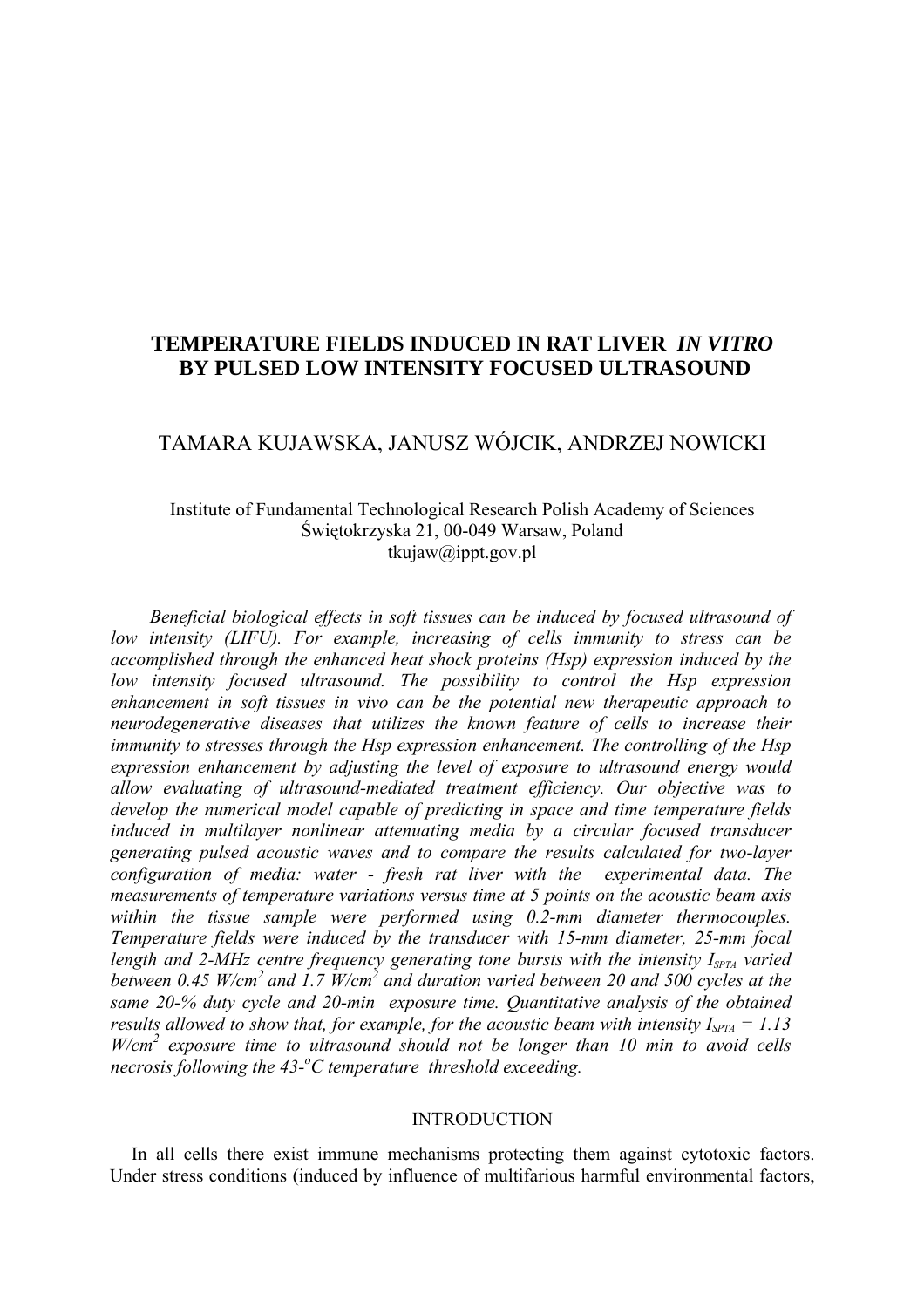among others by the temperature rise) cells synthesize special proteins, named the heat shock proteins (Hsp), protecting the regular structure and functioning of other cellular proteins. Thus, the enhanced Hsp expression increases immunity of cells to stresses. Recent investigations, reviewed in [1], have shown that exposure of tissue cultures to ultrasound energy may lead to the heat shock proteins (Hsp) expression enhancement. The possibility to control the Hsp expression enhancement in soft tissues *in vivo* by their exposure to ultrasound waves of various features can be the potential new therapeutic approach to the degenerative (among others neurodegenerative) diseases which utilizes the known feature of cells to increase their immunity to stresses through the Hsp expression enhancement. The controlling of the Hsp expression enhancement can be done by adjusting the exposure level to ultrasound energy. The exposure level depends on the ultrasonic regime of probes used and is determined by the tone bursts centre frequency, intensity, duration, duty cycle and exposure time.

Monitoring of ultrasound efficiency in the Hsp expression enhancement can be done by imaging the structure of cells exposed to ultrasound using methods of luminous (immunocytochemistry) or electron microscopy for various ultrasonic regimes.

The main aim of the proposed therapeutic application of ultrasound is targeted tissue heating at low intensity level as long as the temperature reaches the threshold of 43 °C. Raising the temperature above the physiological norm of 37  $\rm{^{\circ}C}$  by no more than 6  $\rm{^{\circ}C}$  may have a number of beneficial physiological effects, such as, for example, the enhanced Hsp expression or increasing the blood supply to the affected area. Tissue heating at temperatures higher than 43 °C may lead to an inability of cells to divide or to their death. The magnitude of the temperature rise depends on the ultrasound beam features as well as on the acoustic properties of tissues exposed to ultrasound and blood perfusion rate.

The goals of this study are 1) to model numerically in space and time the temperature field induced in multilayer configuration of media, relevant to real conditions of the neurodegenerative disease treatment in rat liver, by a focused transducer with a circular aperture, 2) to examine the dependence of temperature elevations on the ultrasonic regime of the transducer (tone burst intensity, duration, duty cycle and exposure time) and 3) to compare the measurement data with the numerical predictions obtained under experimental boundary conditions to verify validity and accuracy of the model proposed. The pulsed acoustic pressure fields in two-layer configuration of media: water – rat liver were calculated using our original 3D (2D space + time) numerical solver for sources with axial symmetry. For prediction of temperature fields the Pennes bio-heat transfer equation was solved numerically.

#### 1. NUMERICAL METHODS

It has been assumed that the positive *z* axis direction overlaps with the direction of the acoustic wave propagation. The circular spherically focused transducer with a radius *a*, focal length *F* and centre frequency  $f_0$  is located in the cylindrical coordinate system as shown in Fig. 1.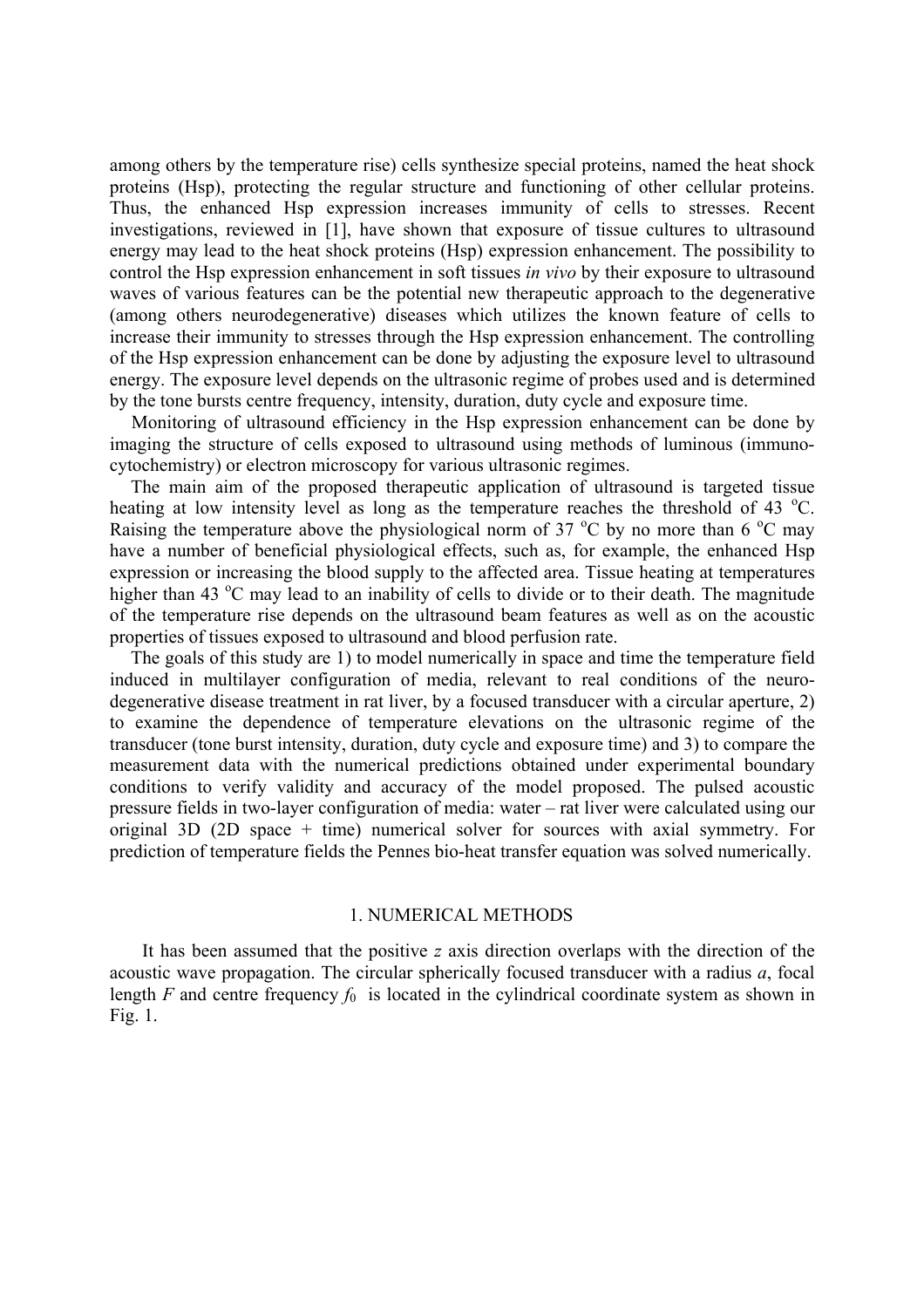

Fig.1. Geometric scheme for calculation the pressure and temperature fields induced in three-layer configuration of media: water - rat liver - water by circular focused transducer considered

The transducer is immersed in water and generates tone bursts with the intensity  $I_0$ , centre frequency  $f_0$ , pulse duration  $\Delta t$  and duty cycle *d*. The rat liver sample with thickness  $l = z_2 - z_1$ is inserted in water perpendicularly to the acoustic beam axis. The water – sample interface is located at the specific axial distance  $z_1$  from the face of the transducer. Then the focal plane occurs within the tissue sample. In previous publications [2, 3] have been shown that for any circular transducer with  $ka \geq 1$  and weak to moderate source pressure level the axial distance  $z_1$  at which sudden growth of the second harmonics begins (for the tone burst generated from that transducer in water and propagating there) is specific for that transducer and constant independently on the source pressure amplitude. The weak to moderate source level means that in the nonlinear acoustic field produced by the source in water the ratio of the shock formation distance  $l<sub>D</sub>$  to the Rayleigh distance  $R<sub>0</sub>$  is larger than about 0.3 [4].

The acoustic parameters of a rat liver are marked by the subscript *s*.

### 1.1. *Acoustic pressure field calculation*

In order to calculate pulsed acoustic pressure field generated from the circular focused source in multilayer nonlinear attenuating media with arbitrary attenuation frequencydependence law the original 3D (2D space + time) numerical solver, recently developed in our lab, was used. The solver is a computer implementation of the numerical model based on the TAWE approach [5] to solve numerically the second order nonlinear differential wave equation for axisymmetric acoustic sources generating finite-amplitude tone bursts in a thermo-viscous fluid. The numerical model accounts for the effects of diffraction, absorption and nonlinear interactions of harmonics. The solver developed was a powerful research tool capable of fast predicting the 3D pulsed acoustic pressure fields produced in multilayer configuration of media by circular transducers driven by tone bursts of various frequency, intensity, duration, duty cycle and exposure time.

The model requires a number of input parameters that characterize boundary conditions of the source and media of propagation. The source parameters required for the model are: effective radius, focal length, pressure amplitude on the surface, apodisation function of radiating aperture, initial tone burst centre frequency, duration, envelope function and dutycycle. The source parameters used for calculations were measured in water and are presented in Table 1. The media parameters required for the model are: density, sound velocity, attenuation coefficient and its frequency-dependence law, nonlinearity parameter. The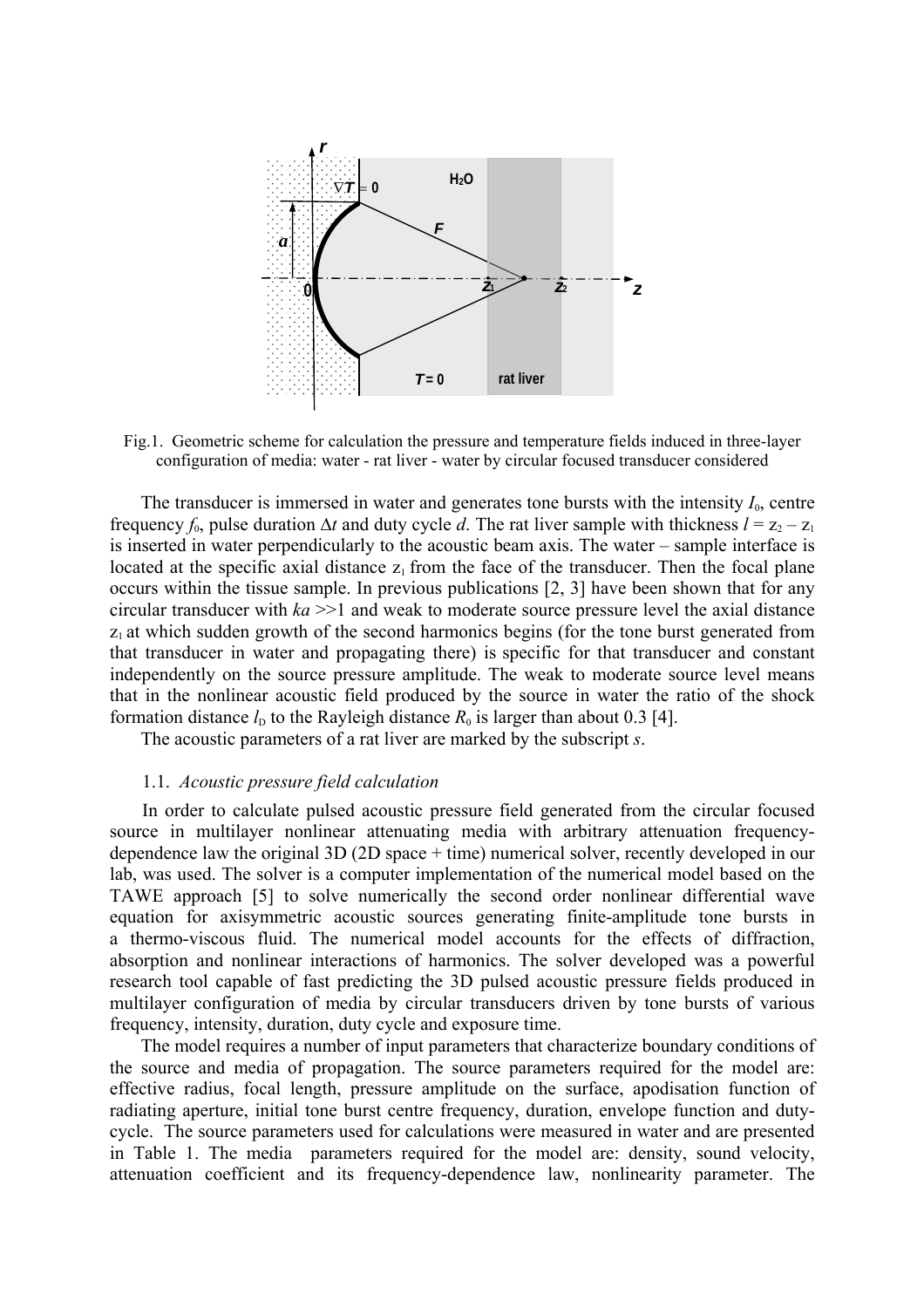acoustic parameters for water and for rat liver being tested at physiological temperature were taken from the literature. The resulting data used in the numerical model are given in Table 2.

| Tab.1. The values of the source parameters used in the numerical model |                                 |                                        |                                |                      |                                   |                   |
|------------------------------------------------------------------------|---------------------------------|----------------------------------------|--------------------------------|----------------------|-----------------------------------|-------------------|
| <b>Effective radius</b><br>$a$ (mm)                                    | <b>Focal length</b><br>$F$ (mm) | <b>Centre frequency</b><br>$f_0$ (MHz) | Source pressure<br>$P_0$ (MPa) | <b>Focusing gain</b> | <b>Pulse duration</b><br>(cycles) | Duty cycle<br>(%) |
|                                                                        |                                 |                                        | $01 \div 0.225$                | 9.4                  | $20 \div 500$                     | 20                |

**Medium parameters The Contract Contract Contract Contract Contract Contract Contract Contract Contract Contract Contract Contract Contract Contract Contract Contract Contract Contract Contract Contract Contract Contract C** Density  $(kg/m^3)$ ) 993 1060 Sound velocity  $(m/s)$  1524 1615 Attenuation coefficient  $(Np/(m· Hz<sup>b</sup>))$  $1.44 \cdot 10^{-14}$  9 · 10<sup>-6</sup> Nonlinearity parameter *B/A* 5.6 7 Attenuation frequency-dependence index *b* 2 1 Specific heat  $(J/(kg \cdot {}^{o}C))$  $(1)$  4200 3600 Thermal conductivity  $(W/(m \cdot {}^{\circ}C))$  $(0.63)$  0.63 0.43

Tab.2. The values of the media parameters at  $37^{\circ}$ C temperature used in numerical model

#### 1.2. *Temperature field calculation*

In order to calculate temperature fields induced by ultrasound in biological tissues *in vivo* the Pennes bio-heat transfer equation [6] is used:

$$
\rho_s C_s \frac{\partial T}{\partial t} = K_s \nabla^2 T - Q_b + Q_a + Q_m \t\t(1)
$$

where  $\rho_s$ ,  $C_s$ ,  $K_s$  and  $T$  are the tissue density, specific heat, thermal conductivity and temperature, respectively, *t* depicts time,  $\nabla^2$  denotes the Laplacian. The first term on the righthand side of Eq. 1 accounts for heat diffusion, the second term is responsible for losses due to blood perfusion, *Qa* is the rate of heat sources production per unit volume due to ultrasound absorption and *Qm* is the metabolism rate.

For tissues *in vitro* the accounting for the effects of both the metabolism and blood perfusion rates can be omitted. Then the equation (1) takes a form:

$$
\rho_s C_s \frac{\partial T}{\partial t} = K_s \nabla^2 T + Q_a \,. \tag{2}
$$

According to [7]  $Q_a$  is expressed as:

$$
Q_{a} = \frac{P_{0}^{2}}{\rho c} \sum_{n=1}^{N} \alpha(f_{r}) \cdot n^{b} |C_{n}|^{2} . \qquad (3)
$$

Here  $P_0$  is the source pressure,  $\alpha(f_r) = \alpha_1 f_r^b$ , where  $\alpha_1$  is the sound absorption coefficient of the medium at 1 MHz, *fr* is the pulse repetition frequency, *b* is the power index of the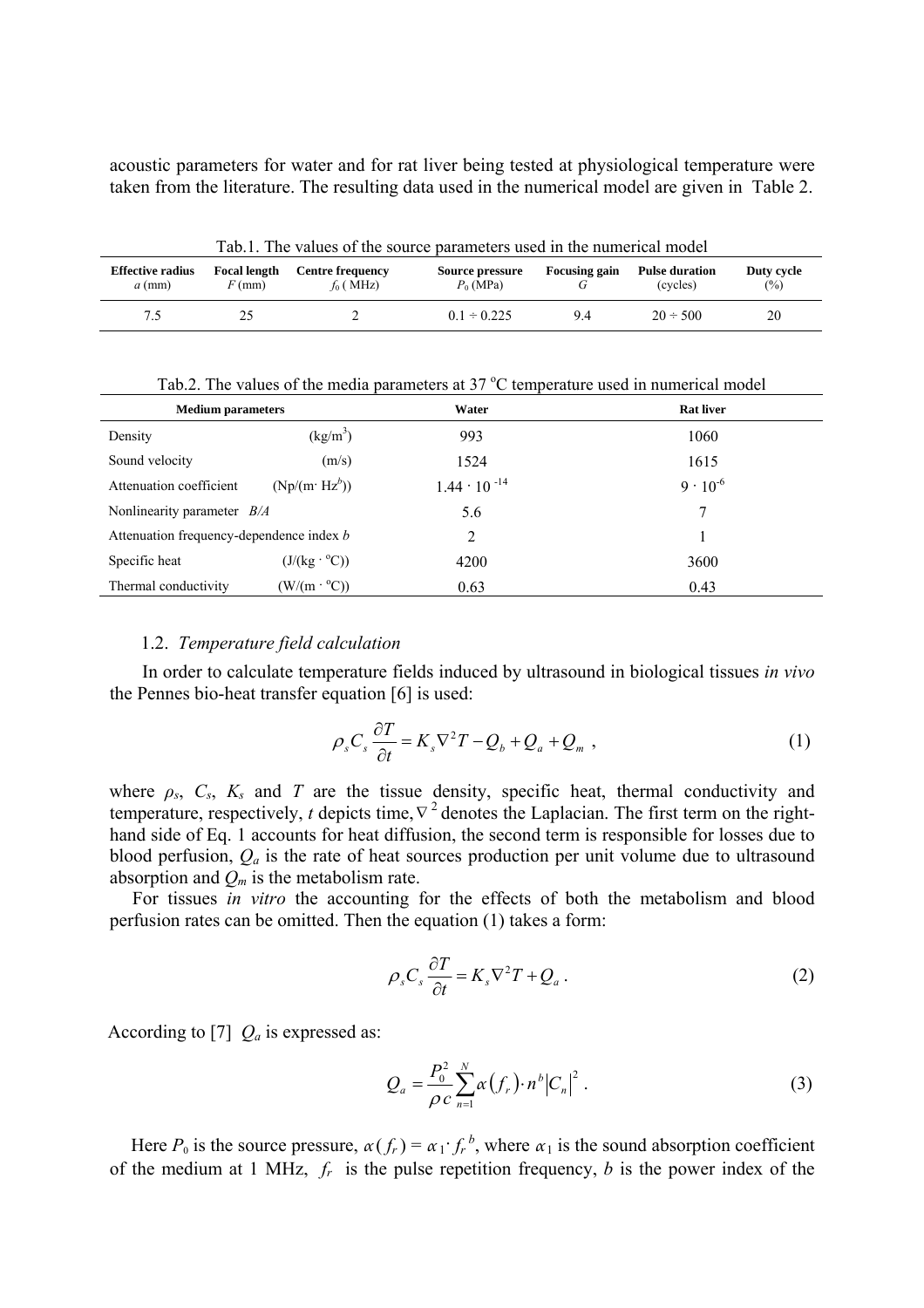frequency-dependence absorption law ( $b = 2$  for water and  $b = 1 \div 1.3$  for biological tissues),  $C_n$  is the amplitude of the *n*-th spectral component,  $n = f / f_r$  is the number of the spectral component. Equation (2) has been solved numerically for the focused source with axial symmetry generating tone bursts in multilayer nonlinear attenuating media. To solve the problem the thermal insulation boundary conditions were assumed. First, the temperature gradient at the interface: source–water is assumed to be equal zero. Next, the acoustic energy is concentrated at the focus of the beam, therefore the temperature elevation around the focus area is large while at the peripheries, far from the acoustic beam axis, the temperature elevation is infinitesimal (see Fig. 1).

The original 3D (2D space + time) numerical solver, being the computer implementation of the numerical model, capable of predicting temperature fields induced in multilayer biological media during their exposure to pulsed focused ultrasound beams was developed. The solver requires a number of input parameters that relate to the media acoustic and thermal properties. The media thermal parameters required are: the heat capacity and thermal conductivity. The values of these parameters for the rat liver were taken from Holmes [8], the values of acoustic parameters were taken from [9] and are quoted in Table 2.

#### 2. MATERIALS AND METHODS

#### 2.1. *Experimental Facility*

The block-scheme of the experimental facility used for measuring the temperature fields induced in soft tissues by focused acoustic tone bursts is shown in Fig. 2.



Fig.2. The experimental facility employed to make temperature field measurements

The acoustic pressure tone bursts were generated at the surface of the PZT (Ferroperm Pz26, Denmark) circular focused transducer with a resonance frequency  $f_0 = 2$  MHz, radius  $a = 7.5$  mm and focal length  $F = 25$  mm. The transducer was air-backed, had not a quarter wavelength matching layer and was driven at its resonance frequency by tone bursts with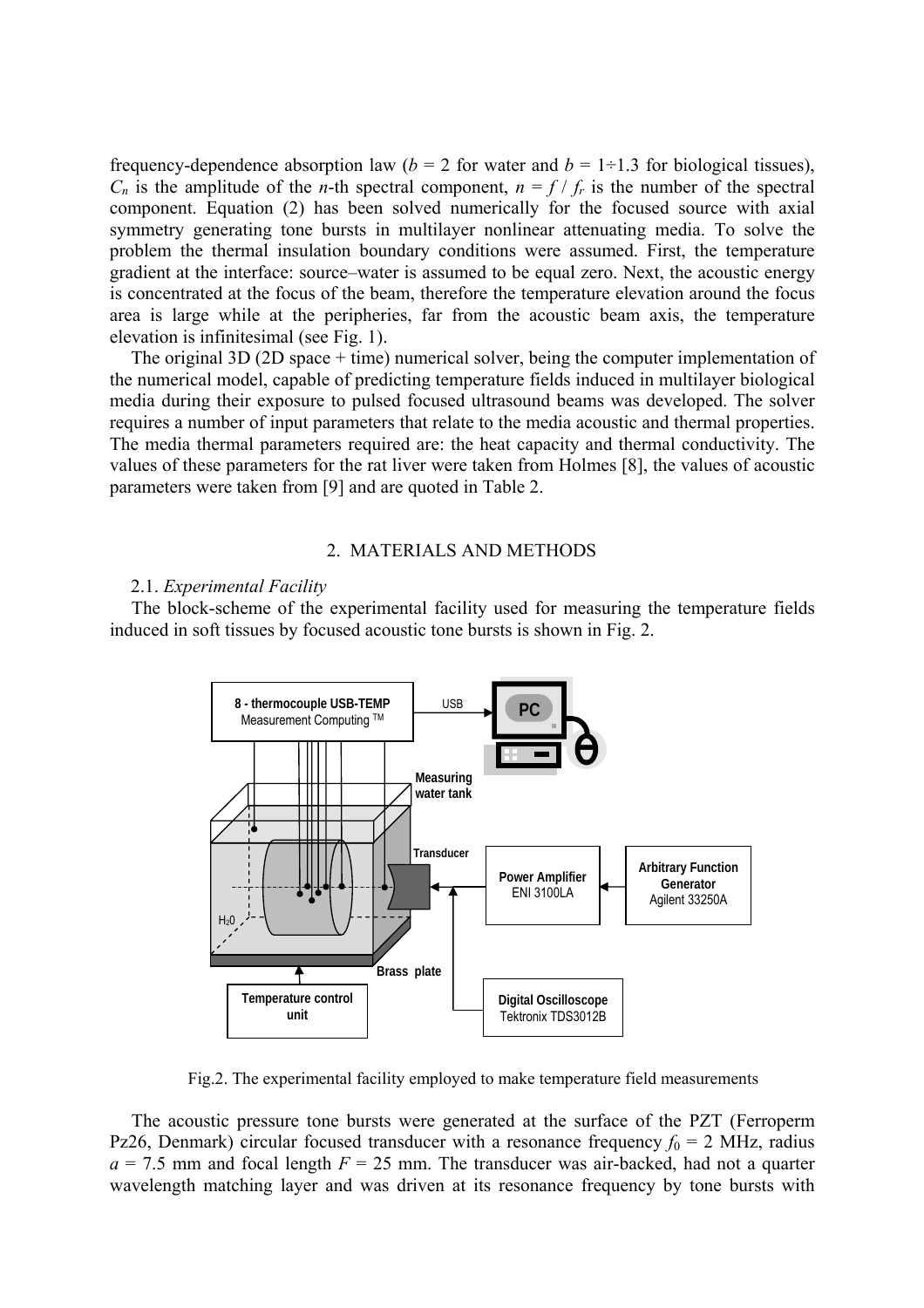varied number of cycles (20, 50, 100, 500) at the same duty cycle  $d = 20\%$ . The transmission electronics were based on an arbitrary function generator (Agilent 33250A, Colorado Springs, USA) that defined the generated tone bursts frequency and duty cycle. Then the signal was amplified with a power amplifier (55 dB gain) ENI 3100LA (ENI, Rochester, NY, USA). The waveform of the tone burst was displayed with a Tektronix TDS3012B digital storage oscilloscope (Tetkronix, Beaverton, USA). The output of the amplifier excited a piezoelectric transducer to produce the pulsed ultrasound field. The voltage applied to the transducer was varied from 31.6  $V_{\text{pp}}$  to 61  $V_{\text{pp}}$  to produce the average acoustic power on the transducer face verying between  $0.\overline{8}$  W and  $\overline{3}$  W. The acoustic power was measured with a power balance (Ohmic Instruments UPM-DT-1E, Easton, USA). The transducer was mounted in a water tank with controlled temperature. The source pressures were determined using two methods. First, with a calibrated bilaminar PVDF membrane hydrophone (Sonora Medical Systems Inc. SN S5-153, preamplifier P-159, Longmont, CO, USA) with a 0.513-mm diameter sensitive element and next, with a power balance. The measurements with the hydrophone were carried out in water at a 5-mm distance from the transducer face at  $37^{\circ}$ C temperature and gave the average pressure amplitudes at the transducer face varied from 0.116 MPa to 0.226 MPa. The agreement between two methods was within 10 %.

All rat liver samples being tested were obtained from the breeding ground of the Institute of Experimental Medicine PAS and stored in 1% saline solution. Experiments were done within 2 hours after slaughter. The rat liver was degassed and inserted in a cylindrical container with a 30-mm diameter and 20-mm height. The container had a transparent for sound, 20-um thick polyethylene foil stretched over each end and was immersed in saline solution tank. The axis of both the sample container and transducer overlapped. The distance  $z_1$  between the transducer centre and the water - rat liver sample interface was specific for the transducer considered and equal to 17 mm. In previous publications [2] it was shown that for circular sources with *ka* >>1 producing in water weak to moderate nonlinear fields the axial distance at which sudden growth of the natively generated second harmonics occurs is specific for this source and constant independently on the source pressure. In this connection, the distance  $z_1$  was chosen as the distance at which sudden growth of the second harmonics occurs for the tone burst generated from the transducer considered in water (see Fig. 3). The thermocouples with a diameter of 200 µm were inserted in the tissue sample using thin, 0.6-mm diameter hypodermic needles fixed on the tank cover in order to ensure their parallelism and precise position along and across the acoustic beam axis. The uncertainty of the thermocouple tip position was  $\pm$  0.5 mm. Due to small diameter of thermocouples their influence on measurement results were negligible. The 8-thermocouple module was used to detect the temperature rises induced by ultrasound in rat liver at chosen points on and off the acoustic beam axis. The thermocouple tips were placed in the nodes of the 5-mm size grid to avoid the thermocouples interaction influence on measurement results.

All measurements were performed at  $37 \text{ °C}$  in the temperature-controlled 1-% saline solution tank and complied with the ethical regulations regarding animal research. The temperature variations detected by thermocouples were recorded *versus* time by the USB-TEMP unit (Measurement Computing, Norton, USA) with 1 second step and transferred to the PC memory *via* USB slot. For processing and visualizing the data obtained the software TracerDAQ was used. In order to meet the requirements of the LIFU applications, such as heat-responsive gene therapy or neurodegenerative diseases treatment through the Hsp expression enhancement, the temperature elevation induced by ultrasound beam in tissue *in vivo* at the focal area should not exceed 43 °C.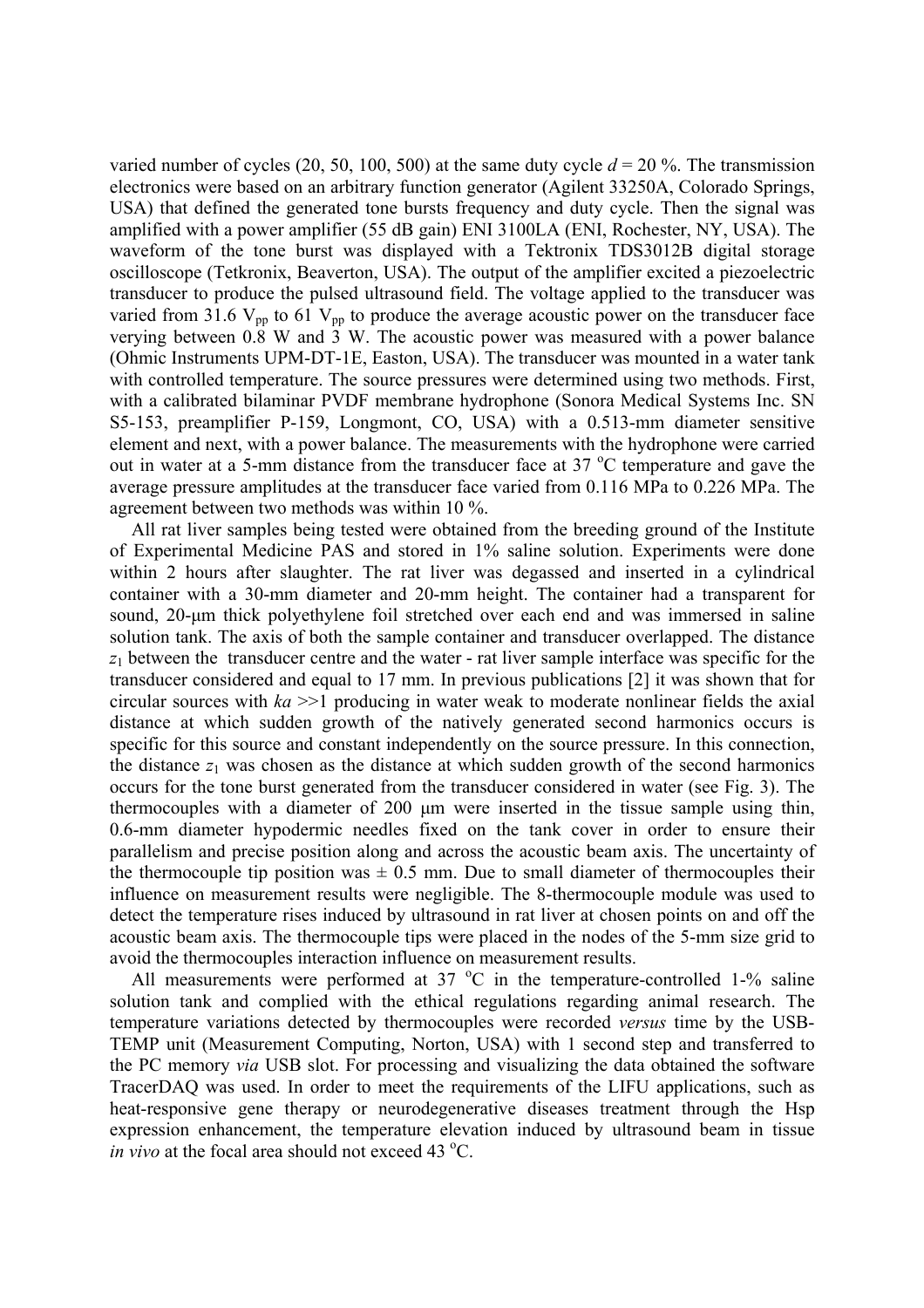## 3. RESULTS AND DISCUSSION

The 3D (2D space + time) temperature elevations *versus* time in the fresh rat liver samples irradiated by the pulsed LIFU generated from the circular focused transducer with a 2 MHz centre frequency, chosen dimensions and varied ultrasonic regime parameters were measured. The ultrasonic regime parameters varied as follows: the source acoustic intensity  $I_{\text{SPTA}}$  was varied between 0.452 W/cm<sup>2</sup> and 1.7 W/cm<sup>2</sup> (acoustic power  $N_0 = 0.8$  W  $\div$  3W), tone burst duration  $\Delta t = 20 \div 500$  cycles at the same 20-% duty cycle, exposure time  $t = 0.5 \div 20$  min.

The 3D temperature fields induced in the fresh rat liver by the LIFU of varied level were predicted by calculation first, the acoustic pressure field using the TAWE approach [4] to the numerical solution of the second order nonlinear wave equation and next, the temperature field using the numerical solution of the Pennes bio-heat transfer equation (2) for tissues *in vitro*. The input parameters required for the numerical models related to the source conditions were measured, related to the media of propagation were determined experimentally or taken from the literature and are tabulated in Table 1 and Table 2.

In order to determine the distance  $z_1$  the axial pressure variation of the fundamental and two higher harmonics for the tone burst generated in water from the transducer considered was calculated. The distance  $z_1$  was determined as the axial distance at which sudden growth of the 2<sup>nd</sup> harmonics appears. Fig. 3 shows the axial pressure distribution of the 1<sup>st</sup>, 2<sup>nd</sup> and 3<sup>rd</sup> harmonics for the 8-cycle tone burst with various initial pressure propagating in water.



Fig.3. Axial pressure distribution of the  $1<sup>st</sup>$ ,  $2<sup>nd</sup>$  and  $3<sup>rd</sup>$  harmonics for the 8-cycle tone burst with the initial pressure amplitude  $P_0 = 0.412$  MPa (thin lines) and  $P_0 = 0.583$  MPa (thick lines) generated from the circular focused transducer considered and propagating in water

It is evident from Fig. 3 that sudden growth of the  $2<sup>nd</sup>$  and appearance of the  $3<sup>rd</sup>$  harmonics occurs at the axial distance  $z = 17$  mm from the source independently on the source pressure. In this connection the path-length of the tone burst propagating through the water layer between the transducer centre and the input window of the tissue sample was determined to be  $z_1 = 17$  mm (see Fig. 3). All calculations were done for the beams produced in the three-layer configuration of parallel media: 17-mm layer of water 20-mm layer of tissue 13-mm layer of water. The calculation and measurement results are presented in Figs. 4 - 6.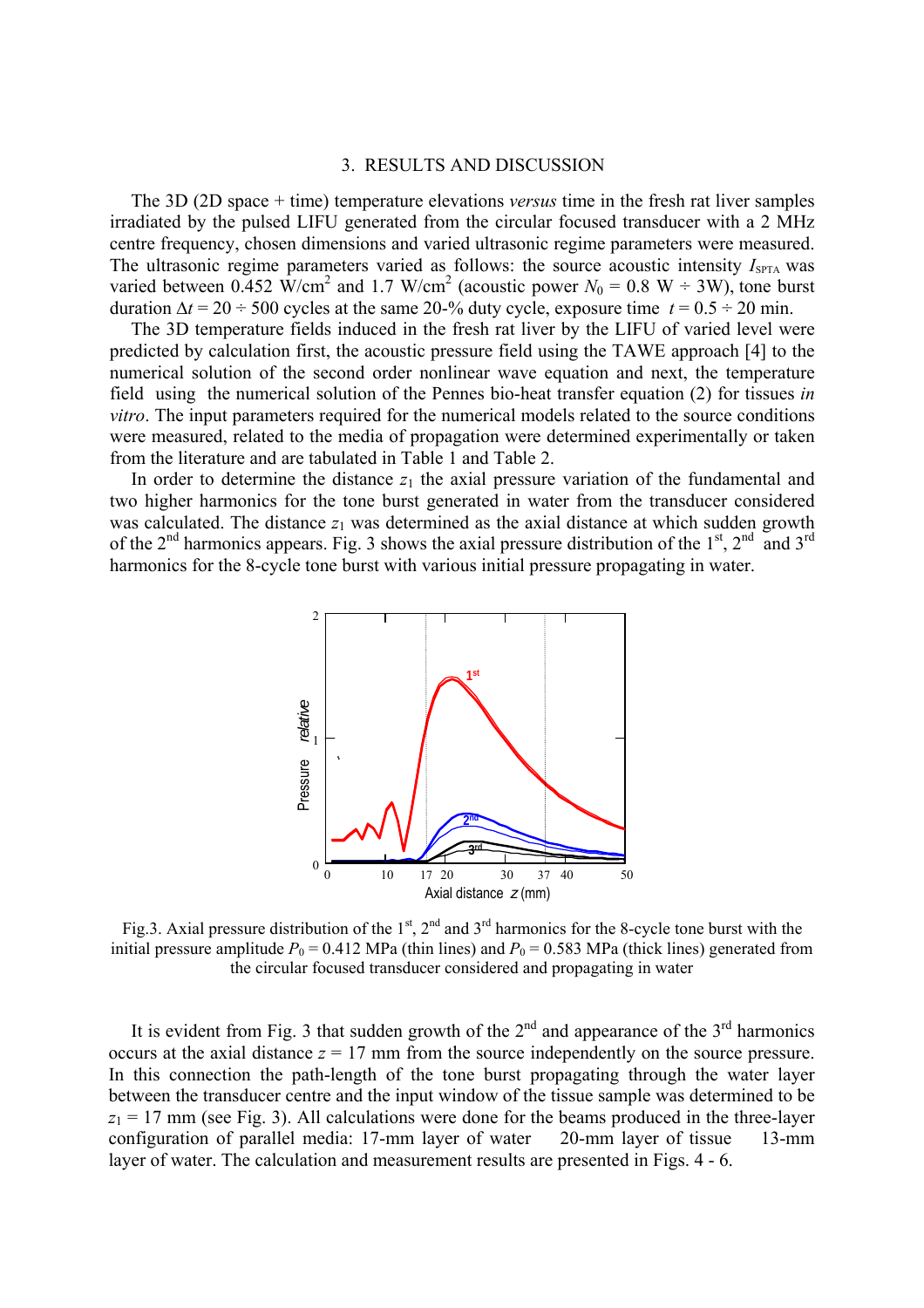Figure 5 shows an example of the axial acoustic power variation (averaged over the repetition period) for the tone burst with the initial pressure amplitude  $p_0 = 0.184$  MPa  $(I<sub>SPTA</sub> = 1.13 W/cm<sup>2</sup>)$  propagating through the three layer structure of media.



Fig.4. Axial variation of the acoustic power for the 20-cycle tone burst with initial intensity of 1.13 W/cm2 and 20% duty cycle propagating through the three-layer configuration of media: 17-mm water layer - 20-mm rat liver layer - 13-mm water layer

The temperature field pattern in the  $(r, z)$  plane for the pulsed acoustic beam from Fig. 4 produced in three layer structure of media considered after the 20-min heating is shown in Fig. 5.



Fig.5. Grey-scale pattern of temperature field *T* (*r*, *z*) induced in three-layer configuration of media water - rat liver - water by the acoustic pressure field generated from the transducer considered after 20-min exposure time. The source pressure amplitude  $p_0 = 0.184 \text{ MPa}$ 

Fig. 6 illustrates the temperature elevations *versus* time measured and simulated numerically at the focus  $(z = 21 \text{ mm})$  and at 3 other points on the acoustic axis for the tone bursts with the initial intensity of  $I_{\text{SPTA}} = 1.13 \text{ W/cm}^2$ . It is evident from this figure that at the first stage of heating the temperature accretion rate predicted theoretically overestimates (within  $1^{\circ}$ C) those measured. The discrepancy decreases with exposure time extension. After 20-min heating the calculated and measured curves overlap. Good agreement between the theoretical results and measurement data for all cases considered has verified the validity and accuracy of our numerical model.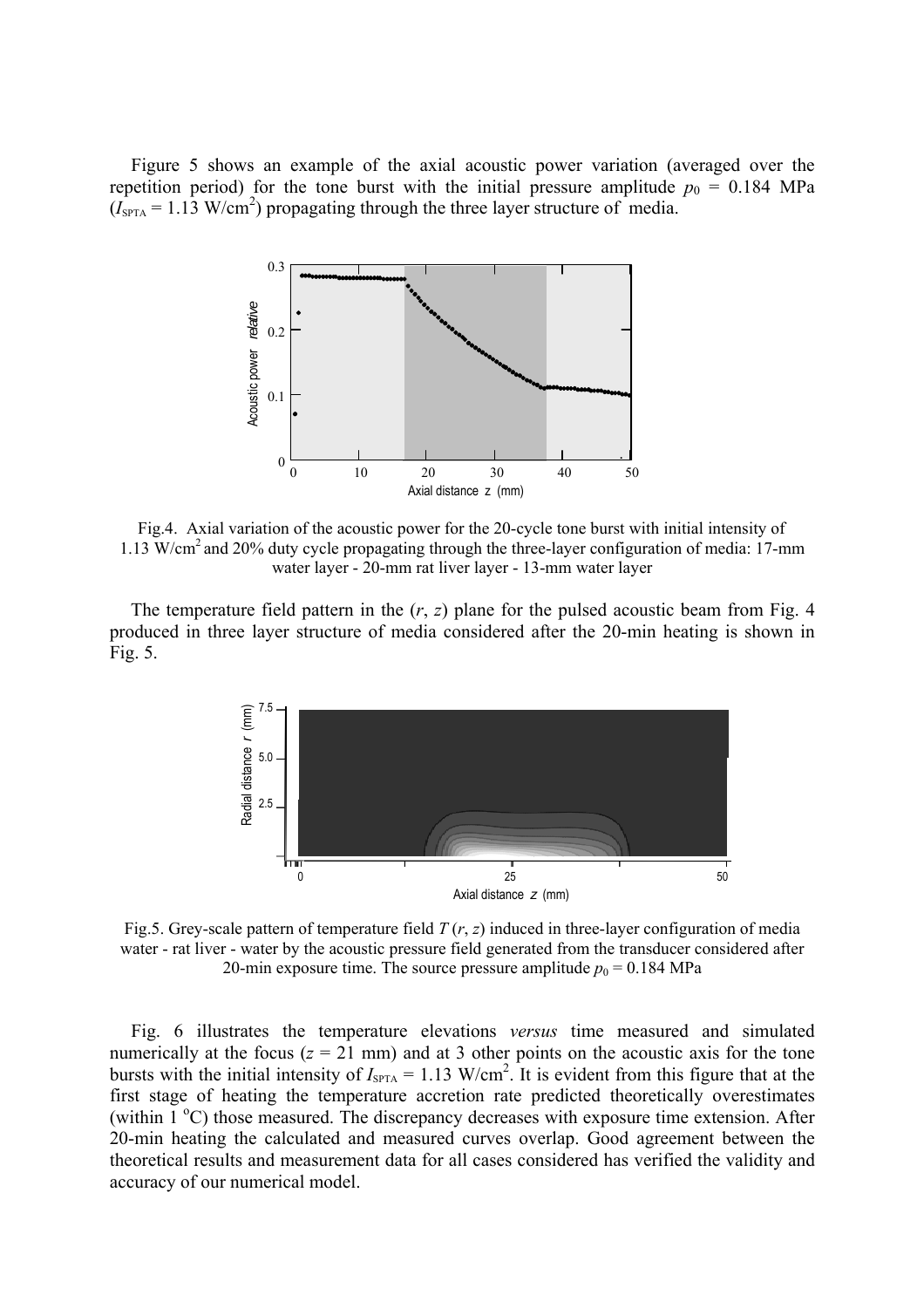

Fig.6. Temperature elevation profiles *versus* exposure time at the beam focus ( $z = 21$  mm) and at 3 other points on the acoustic axis. Calculated (solid lines) and measured (points) results for the 20-cycle tone bursts with initial intensity  $I_{\text{SPTA}} = 1.13 \text{ W/cm}^2$  and 20 % duty cycle

#### 4. CONCLUSIONS

The effect of the pulsed ultrasonic beam properties, determined by the initial tone burst pressure amplitude, duration, duty cycle and exposure time, on the temperature rise in the sample of rat liver immersed in water were investigated theoretically and experimentally. The acoustic parameters of the rat liver and water were taken from literature. The theoretical results were compared with those measured during 20-min exposure time and fitted to them by adjusting the values of the rat liver thermal conductivity, specific heat, absorption coefficient and its frequency-dependence power law. The quantitative analysis of the obtained results has shown that the numerical model is most of all sensitive to thermal conductivity and attenuation measurements accuracy. The experimental results enabled estimation of time and level of tissue exposure to pulsed ultrasound beams generated from a 2 MHz circular focused transducer with a 15-mm diameter and 25-mm focal length in order to avoid the temperature rise of tissue above 37  $\rm{^{\circ}C}$  by more than 6  $\rm{^{\circ}C}$ . As shown in Fig. 6 in order to avoid the rat liver overheating the exposure time for beam with intensity 1.13  $\text{W/cm}^2$  should not exceed 10 min.

#### ACKNOWLEDGEMENTS

This work was supported by the Ministry of Science and Higher Education of Poland, partly from the Grant (project Nr N N518 402734), partly from means on the basic statutory activity.

#### REFERENCES

- [1] H.G. Zhank, K. Mehta, P. Cohen, C. Guha, Hyperthermia on immune regulation: A temperature's story, Cancer Letters, 271, 191-204, 2008.
- [2] T. Kujawska, A new method for determination of the acoustic nonlinearity parameter B/A in multilayer biological media, Proc. 5th World Congress on Ultrasound, Paris, 81-84, 2003.